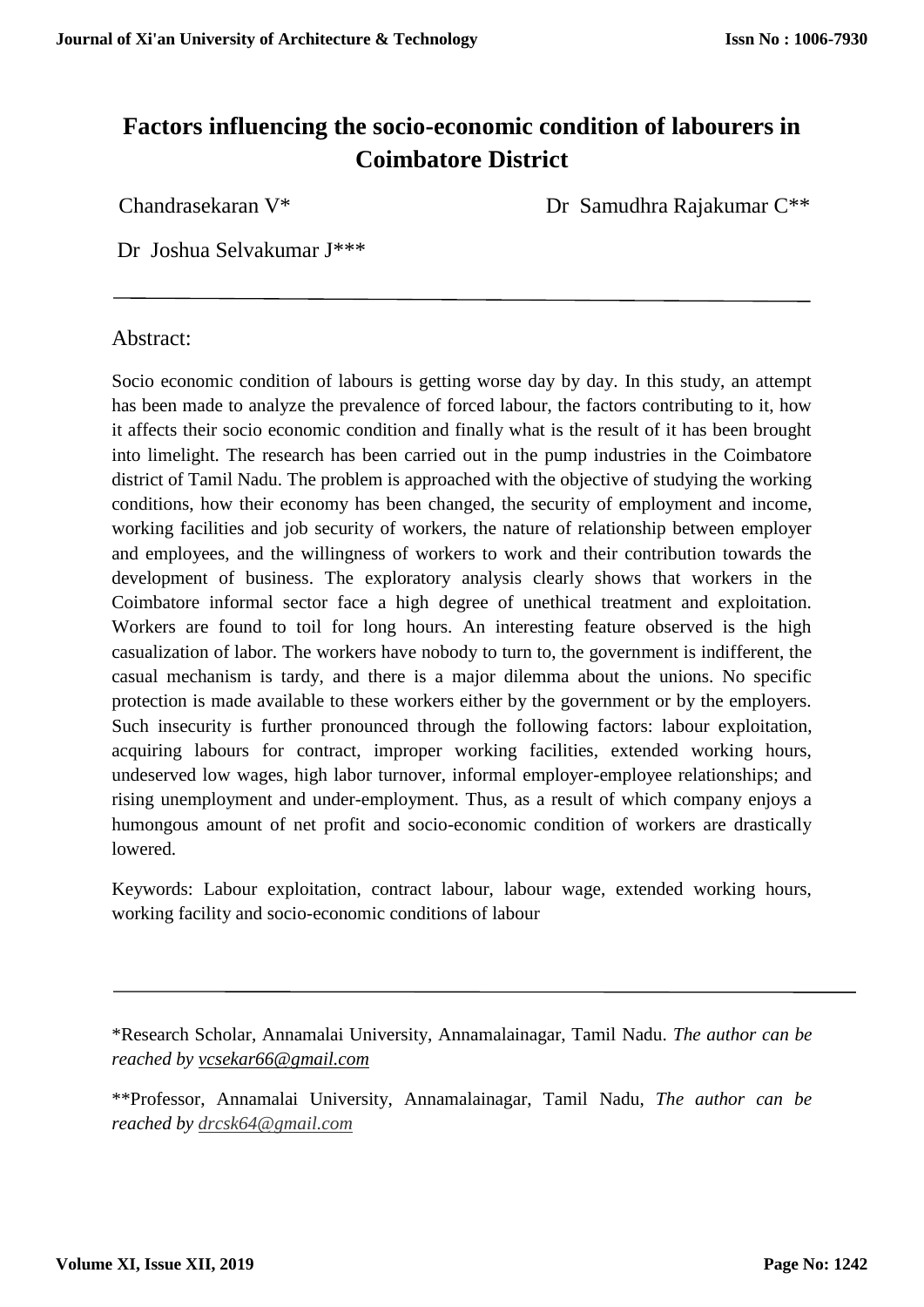\*\*\*Associate Professor, PSG Institute of Management, Coimbatore, Tamil Nadu, India. *The author can be reached by [Joshua@psgim.ac.in](mailto:Joshua@psgim.ac.in)*

# **1. Introduction**

The urban informal sector comprises of an overwhelming majority of workers in the country. Unlike workers in the organized sector, unorganized sector workers do not have steady employment, and secured or sustainable income, and are not covered by social security protection (Nagarajan, 2018). Deprivation and vulnerability to vagaries of the life are the major threats faced by the workers in the urban informal sector. With the changing modes of productions and increasing rates of industrialization, and a steady exodus of workers from rural areas to urban centres, the informal sector is swelling in size (Subramanya, 2018). A crucial policy issue that is rapidly becoming a top priority for governments all over the world is how to provide adequate social protection for the vast majority of the labour force engaged in unorganized sector activities. Available evidence from the 1990s shows that more and more workers are being absorbed in unorganized/informal sector activities, which are characterized by the absence of effective social protection measures. Thus, the issues before a developing country like India are to design effective social protection measures for the unorganized sector workers, which would serve as a guarantee against poverty and, at the same time, provide adequate employment opportunities. This should be based on scientific enquiries to assess the various kinds of 'insecurities' being encountered by the informal sector workers (Sasikumar, 2016).This is the context in which an attempt is made in this paper to examine the issue of forced labours in relation to informal sector workers in the Coimbatore district of Tamil Nadu. Our project focuses on the pump industry in Coimbatore region because of the prevalence of more engineering firms in and around Coimbatore to determine the existence of forced labour and the factors contributing it and its influence on the socio economic condition of labours.

#### **2. Review of Literature**

The literature review was undertaken to support the exploratory study on forced labour in industrial clusters. For each variable a paper was studied and understands how the variable does have an effect on the other. Labour exploitation, contract labour, labour wages, extended working hours and working facilities were identified variables in forced labour in industries.

#### **Labour Exploitation**

Mukherjee, Pradipta (2013), stated that the growing pace of economic globalization has created more migrant workers than ever before. Unemployment and increasing poverty have prompted many workers in developing countries to seek work elsewhere. As a result, millions of workers and their families travel to countries other than their own to find work and they are exploited by making the workers to do their manager's personal works. Ellis, Kristi (2009), Exploitation of labour continues to be a widespread problem in the global production of apparel and footwear, cultivation of cotton, and mining of gold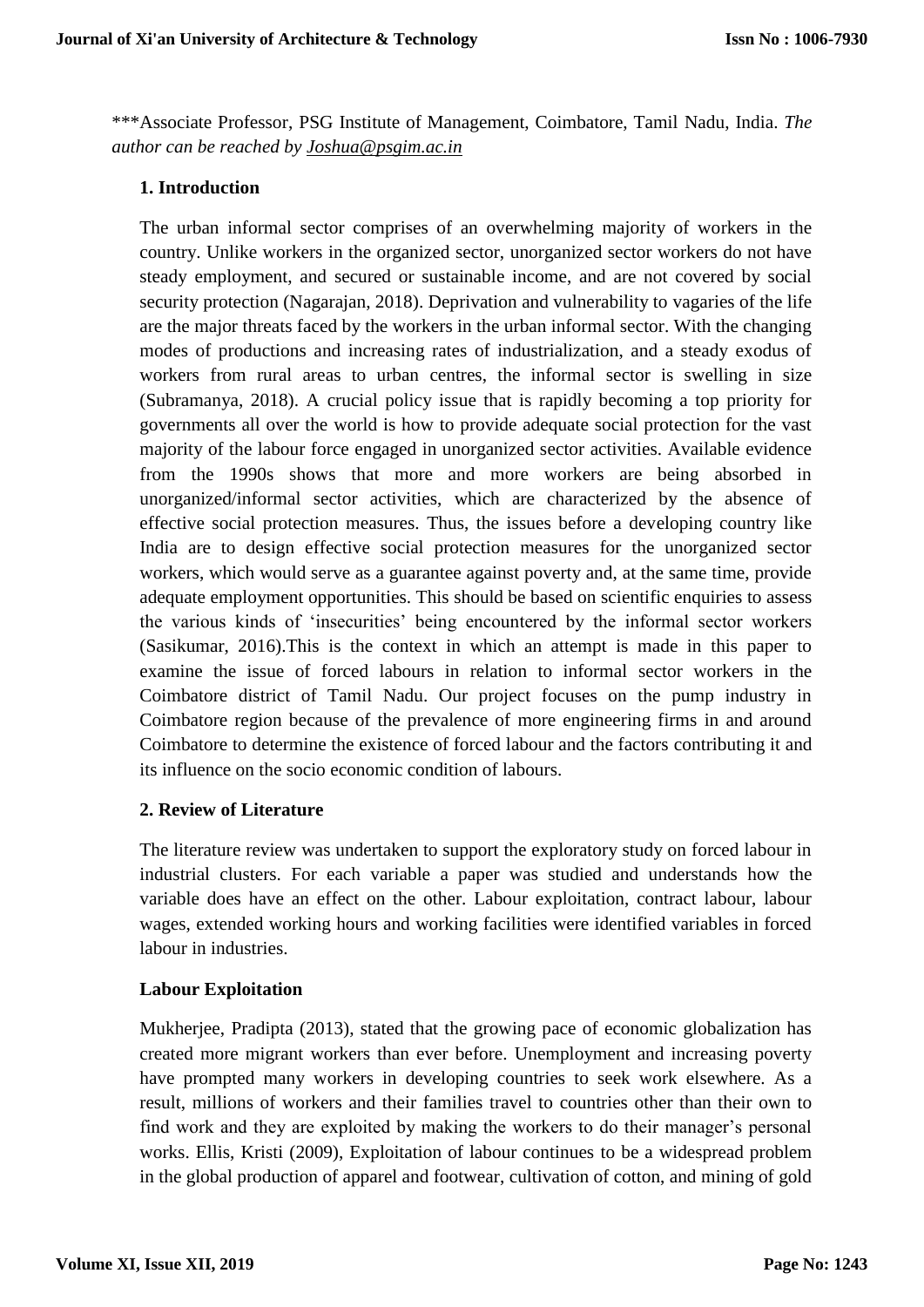and diamonds. Knight, Sarah (2012), stated that India has unique conditions that have enabled forced labour to persist over a great length of time, and allowed bonded labors to exist in greater numbers there than in any other country on Earth. Busse, Braun (2003), The universal condemnation of forced labour has failed to prevent the emergence of its modern forms, like trafficking in human beings and forced labour conditions. Weiss, Marley S (2015), canvass international, domestic, and private regulation of human trafficking, labour exploitation and forced labour.

# **Contract Labours**

Bradford (2006), the nature of psychological contracts and organisational attachments for both permanent employees and forced temporary workers is complex. Andrees, Beate(2015), The Protocol stipulates that member States should ensure that the public and private sectors act with a certain standard of care - due diligence - addressing the root causes that heighten the risks of contract and forced labour. New, Stephen John (2015), considers the differences between permanent and contract labours and other concerns within CSR. It examines legal attempts to encourage supply chain transparency and the use of corporate CSR methods. Lalani (2012), there is a high concentration of migrants in pump manufacturing industries, some of whom have insecure or irregular immigration status and put to work as contract labours and as a result may not be forthcoming about exploitative working conditions and poor treatment.

# **Labour Wages**

Sanyal and Maity (2018), considers the issue of labour migration which is very significant for economic development of any nation. It presents in a nutshell the trends and patterns of migration in India, its causes and impacts. Labours are classified into two categories based on push and pull strategy. Sean Dougherty (2008), Wages are generally much lower than in the formal organized sector. It is only India's organized sector that is subject to labour market regulation, and employment has fallen. The role of employment protection legislation in affecting employment outcomes is controversial in India. Kumar, Ganesh (2013), providing undeserved wages is a socioeconomic problem alive in every country of the world, but it varies in nature and scale depending on the existing socioeconomic structure of society.

#### **Extended Working Hours**

Peetz and Townsend (2003), stated that extended hours were mostly employer- driven, where workplace regulation of hours was weak so that employees were not compensated for extra hours worked, though in a minority of instances they were jointly driven by employers and employees who benefited from overtime pay. Ollus, Natalia (2016), stated the awareness of migrant workers and analyzed their experience in work and their position in working life. The exploitation of migrant labour should be identified and addressed in order to prevent misuse of any workers by making them to toil for long hours, especially migrants. Mantouvalou, Virginia (2006), addressed the breach of the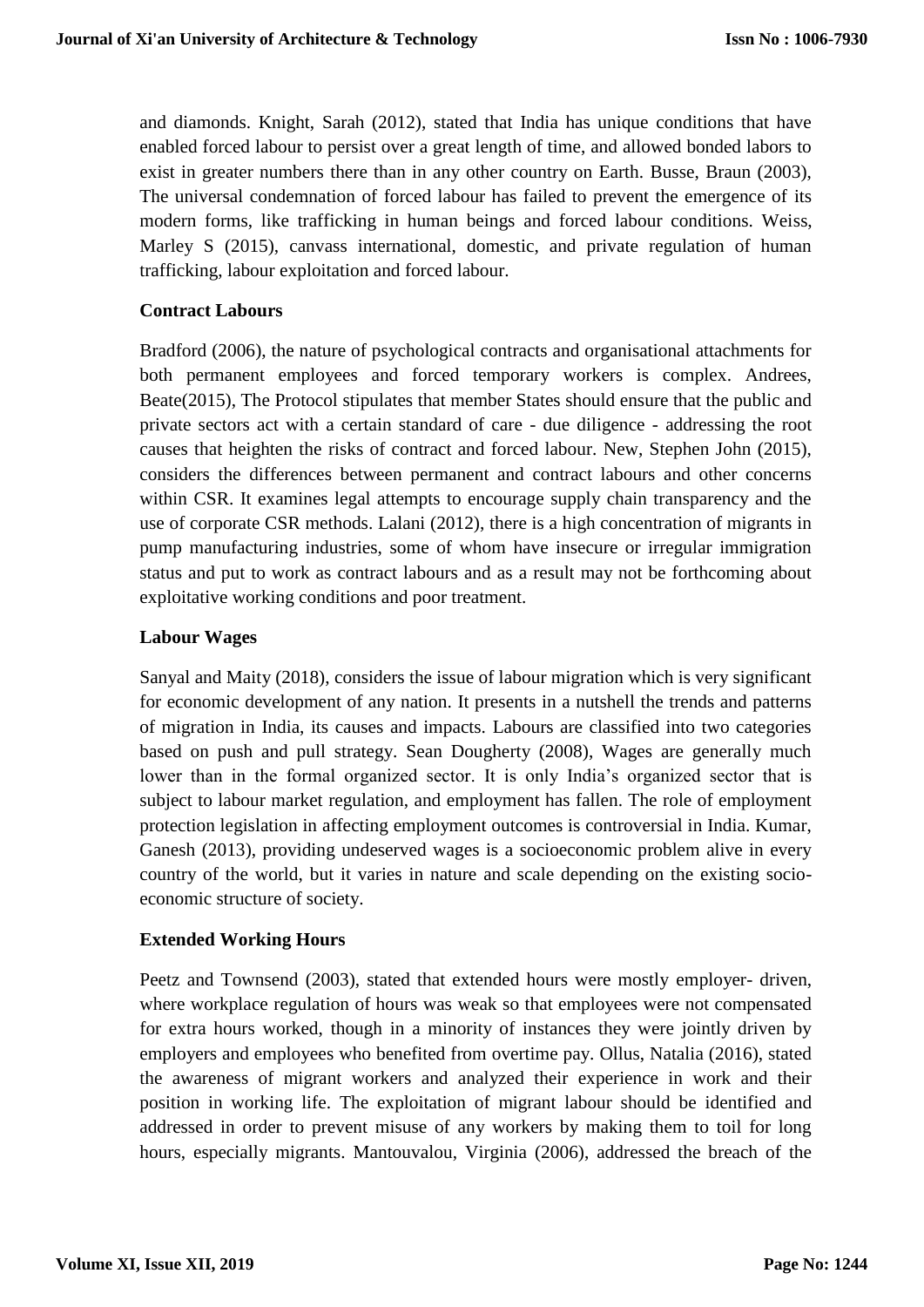prohibition of slavery, servitude, forced and compulsory labour, problem of the excess working hours of migrant under the European Convention on Human Rights.

#### **Working Facilities**

Whittaker and Simmons (2016), provided a conceptual support on insufficient recognition of deception, exploitation, coercion, improper working conditions and poor working facilities under global chains. Metcalf (2012), stated that the working facilities provided to the migrant workers was really poor and this lowers their socio economic condition drastically and thus as a result migrant workers face a exploitative working conditions and poor treatment. Kaufman and Davids (2004), focused on labour practices in the Thai garment industry. It discussed about the labour implementation and issues related to health problems, safety and working facilities. Bischoff James (2006), explores the phenomenon of forced labour in the Amazon, where labours are compelled through trickery and coercion to work in subhuman conditions. Government failed to secure labours through anti-slavery act.

# **Socio Economic Condition of Labours**

Divya MV(2018), stated that the socio economic condition of rural workers in Thrissur is kept low i.e they are left with no savings and investments. Dr. P. K. Manoj (2015), stated that the socio economic condition of rural workers in Kerala is kept very low i.e. they are deprived of the social security they deserve and there face a lot of unethical treatment that leads to a poor lifestyle. Shruthi Ashok (2014), stated that the socio economic condition of workers in India is kept low by the companies i.e they are struggling to have a proper housing facilities and left with no financial and social security.

The unemployed people were forced to work as a slave in the industry and not able to work in their natives because of low paid salary. They were often affected by vulnerable and excluded groups. Our research mainly focuses in the industries around Coimbatore to know the social economic status of the forced employees which were not covered by other researchers.

In previous research the variables used are child trafficking, human trafficking, debt bond, contract labour, labour exploitation, labour wages, extended working hours and working facilities but they have used these variables in different combinations for their research. In our research we have used the five variables as independent variables they are contract labour, labour exploitation, labour wages, extended working hours and working facilities. These combinations of variables have not been used in previous research to find out the prevalence of forced labour in industries.

# **1. Objectives of the study**

 The main objective of the study is to find the prevalence of forced labour of migrant workers in industrial sector around Coimbatore region and to critically analyze and evaluate the factors associated with forced labour with the help of questionnaire.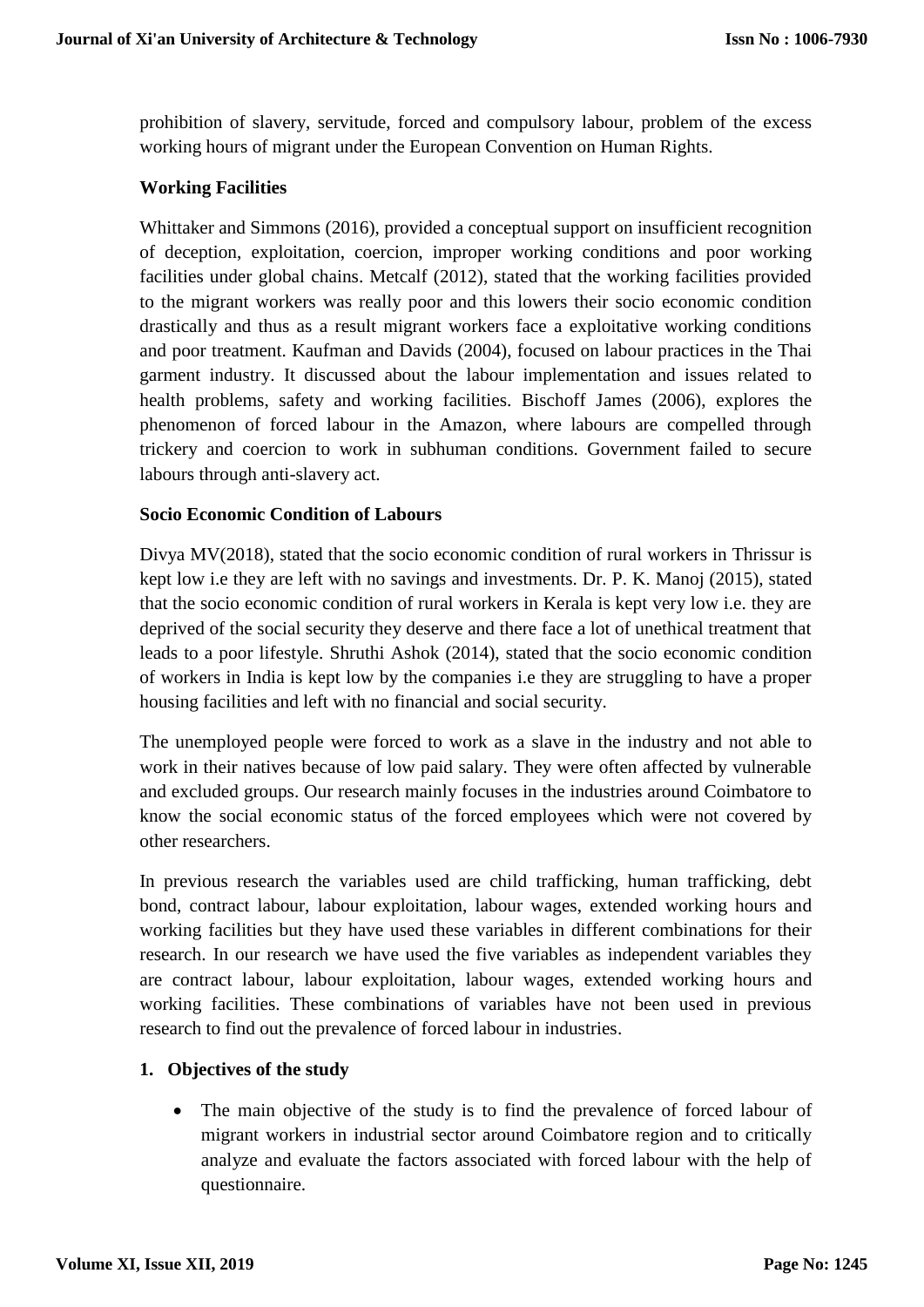The study focuses on analyzing the factors influencing the socio economic condition of labours and the finding the percentage of influence.

# **2. Definition of Variables**

The research work done in forced labour in industries so far clearly indicated five variables have greater impact on the forced labour conditions prevailing in industries. The five variables are labor exploitation, contract labours; labor wages cost, extended working hours and working facilities. These variables help us to understand the prevalence of forced labour in the industrial cluster. Briefly these variables are described below:

| <b>Variable</b>               | <b>Definition</b>                                                                                                                                                                                                  |                                                                                             |
|-------------------------------|--------------------------------------------------------------------------------------------------------------------------------------------------------------------------------------------------------------------|---------------------------------------------------------------------------------------------|
| <b>Labour Exploitation</b>    | Exploiting their basic<br>human rights and labours<br>are deprived of their rights<br>and needs and they are used<br>beyond a limit.                                                                               | Stephen john(2015),<br>Matthias (2003),<br>Andrees(2014), Beate (2015)                      |
| <b>Labour Wages</b>           | Wages are the driving<br>factor for migrant workers.<br>Forced labours are being<br>paid with minimum wages                                                                                                        | Knight, Sarah (2012),<br>Kunkel, Sarah (2018), Sean,<br>Dougherty (2008)                    |
| <b>Extended Working hours</b> | Labours are made to work<br>overtime and paid with<br>minimum wages.                                                                                                                                               | Rodet, Marie (2014),<br>Penningtons, Manches LLP<br>(2018), Mantouvalou,<br>Virginia (2006) |
| <b>Working Facilities</b>     | Labours were forced to<br>work under unstructured<br>environment and they are<br>deprived of the basic<br>facilities that they deserve<br>in a working environment                                                 | Bischoff, Jam(2006), Weiss<br>MarleyS(2015), Braun<br>Sebastian(2003)                       |
| <b>Contract Labours</b>       | Labours who were hired by<br>intermediary or the<br>company to perform certain<br>work for a finite period of<br>time and hence they are<br>treated in a unethical<br>manner compared to non-<br>contract workers. | Andrees, Beate(2015),<br>Bradford(2006),<br>Kaufman(2004)                                   |
| Socio economic conditions     | It denotes the social and<br>financial security and status                                                                                                                                                         | W. Arthur Lewis (1994),<br>Mumtaz Lalani (2012),                                            |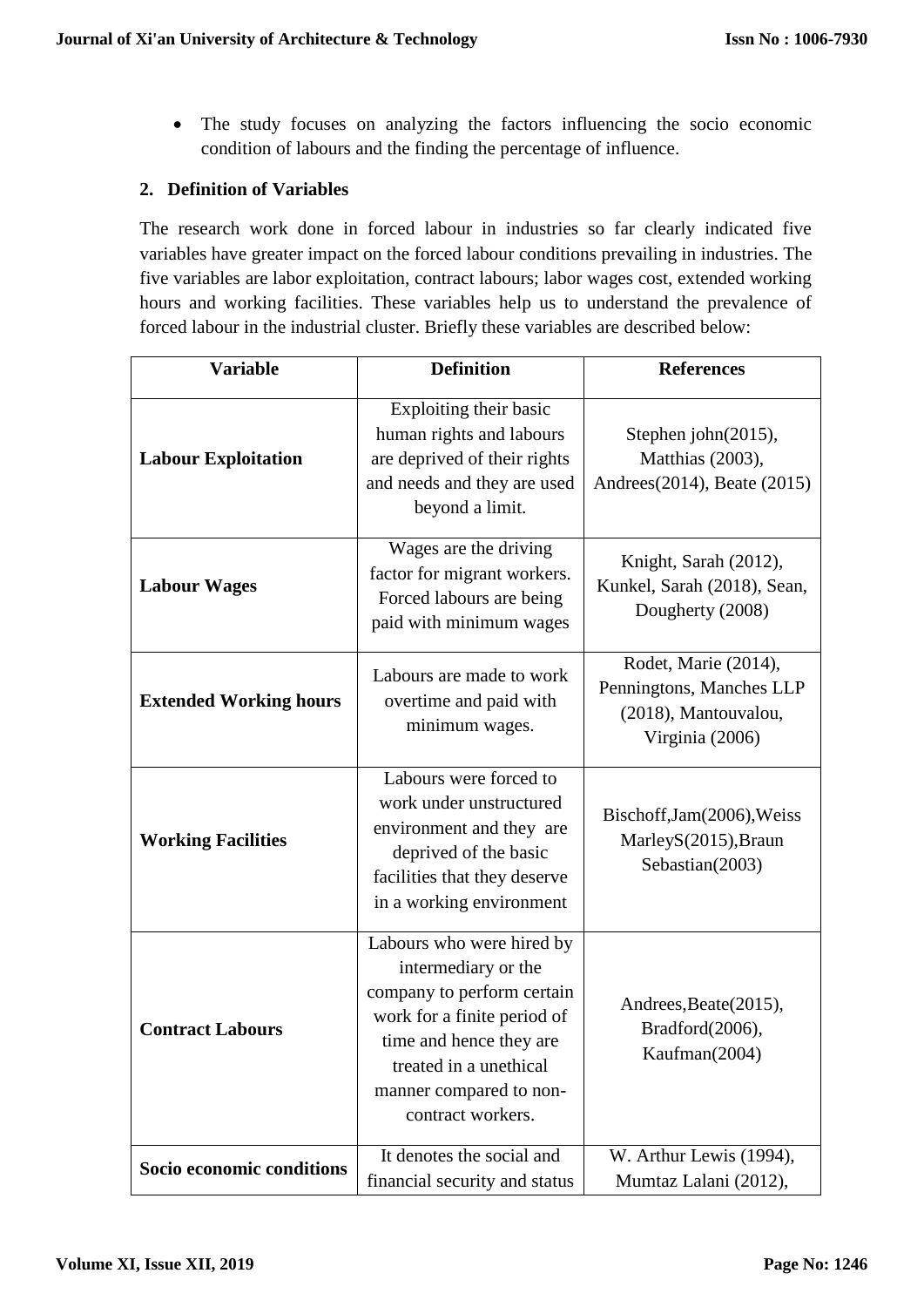| of labour | of the labour and this being | Glenn Simmons (2016) |
|-----------|------------------------------|----------------------|
|           | exploited for the            |                      |
|           | beneficiary of the company   |                      |
|           |                              |                      |

# **3. Conceptual Model**

The study has five independent variables which influences one dependent variable and this research framework helps us to find the correlation between Socio economic conditions of labour (dependent variable) and labour exploitation, contract labour, labour wages, extended working hours and working facilities (Independent variables). To determine the influence of independent variables over the dependent variable, we have considered the following model to study.



# **4. Research Methodology**

The study was based on comprehensive literature review regarding forced labor conditions in industries, followed by the development of a survey report.

The research method involved is exploratory, since we are analyzing what are the factors influencing forced labour in industries. In the present study we have developed hypotheses which are to be tested. Our targeted population is migrant workers working in pump industry around Coimbatore. The sampling technique used is snow ball sampling technique.

In sociology and statistics research, snowball sampling is a nonprobability sampling technique where existing study subjects recruit future subjects from among their acquaintances, Jesse (2012).

Literature review has been done and a suitable instrument has been developed corresponding to the identified problem. The broader purpose of this research was to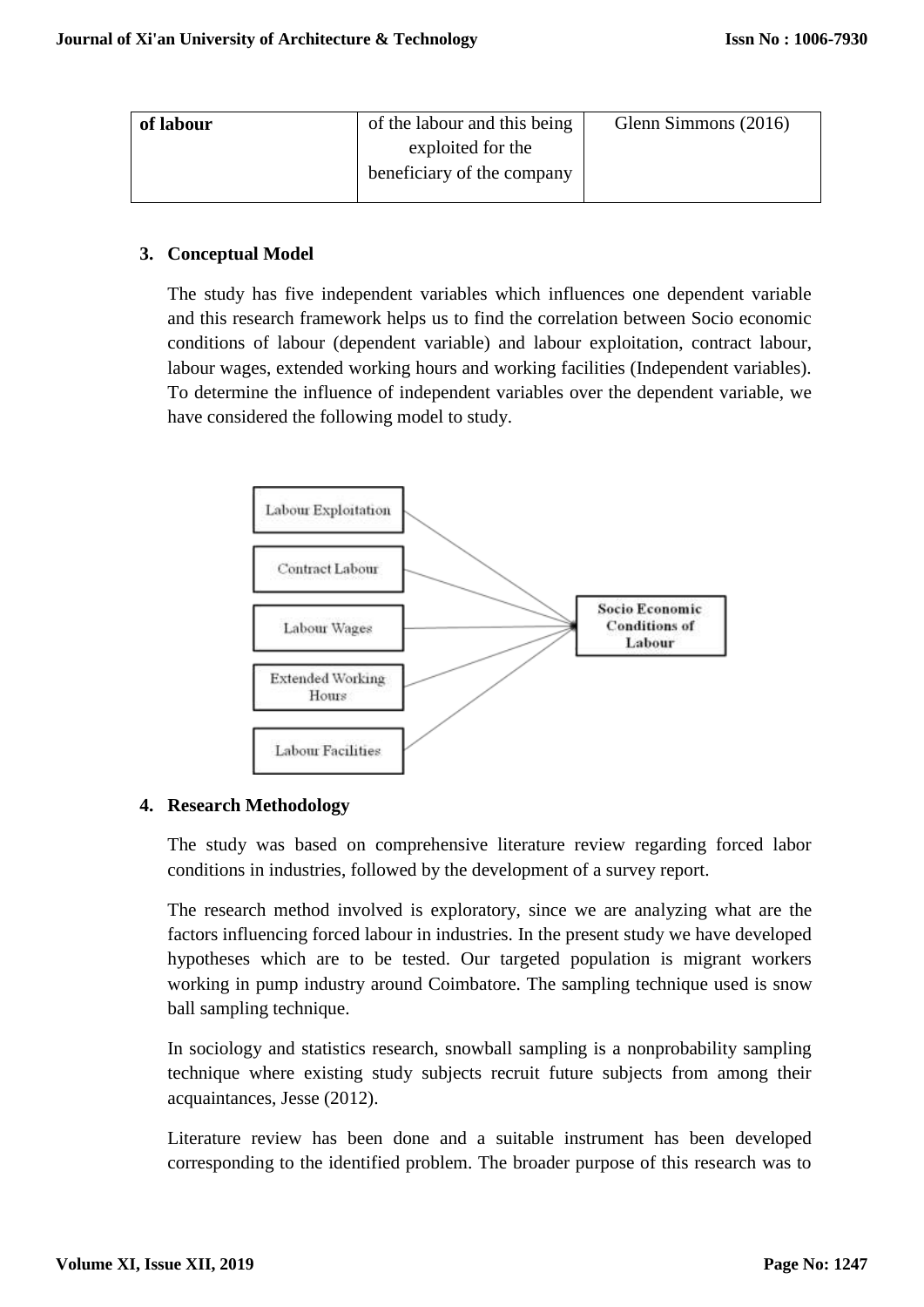provide an insight on how these variables helps researchers to understand the impacts of forced labour in the industrial cluster.

A questionnaire has been developed based on the six variables to measure the impact of forced labour in the industries. The questionnaire consists of common question regarding the migrant workers basic details, their wages, working hour and nature of the job. The sample size has been decided and the data is collected using snow ball sampling technique due to its strong affiliation towards the nature of study. The data sample consists of 153 migrant workers working in the pump industries in and around Coimbatore.

# **4.1 Research Questions, Hypothesis and Objectives**

- LE Labour exploitation
- CL Contract Labours
- LW- Labour wages
- EWH Extended working hours
- WF Working facilities

SECL – Socio economic conditions of labour

| <b>Questions</b>                                                    | Objective                              | <b>Hypothesis</b>                                                                   |  |
|---------------------------------------------------------------------|----------------------------------------|-------------------------------------------------------------------------------------|--|
| Factors influencing the<br>$Socio-economic$<br>condition of labours | Measuring the impact of<br>LE on SECL  | There<br>positive<br>$\mathbf{1}$ s<br>a<br>relationship between LE-<br><b>SECL</b> |  |
|                                                                     | Measuring the impact of<br>CL on SECL  | There<br>is<br>positive<br>a<br>relationship between CL-<br><b>SECL</b>             |  |
|                                                                     | Measuring the impact of<br>LW on SECL  | There is<br>positive<br>a<br>relationship between LW-<br><b>SECL</b>                |  |
| Factors influencing the<br>Socio-economic conditions<br>of labours  | Measuring the impact<br>of EWH on SECL | is<br>positive<br>There<br>a<br>between<br>relationship<br><b>EWH-SECL</b>          |  |
|                                                                     | Measuring the impact<br>of WF on SECL  | There<br>positive<br>is<br>$\rm{a}$<br>relationship between WF-<br><b>SECL</b>      |  |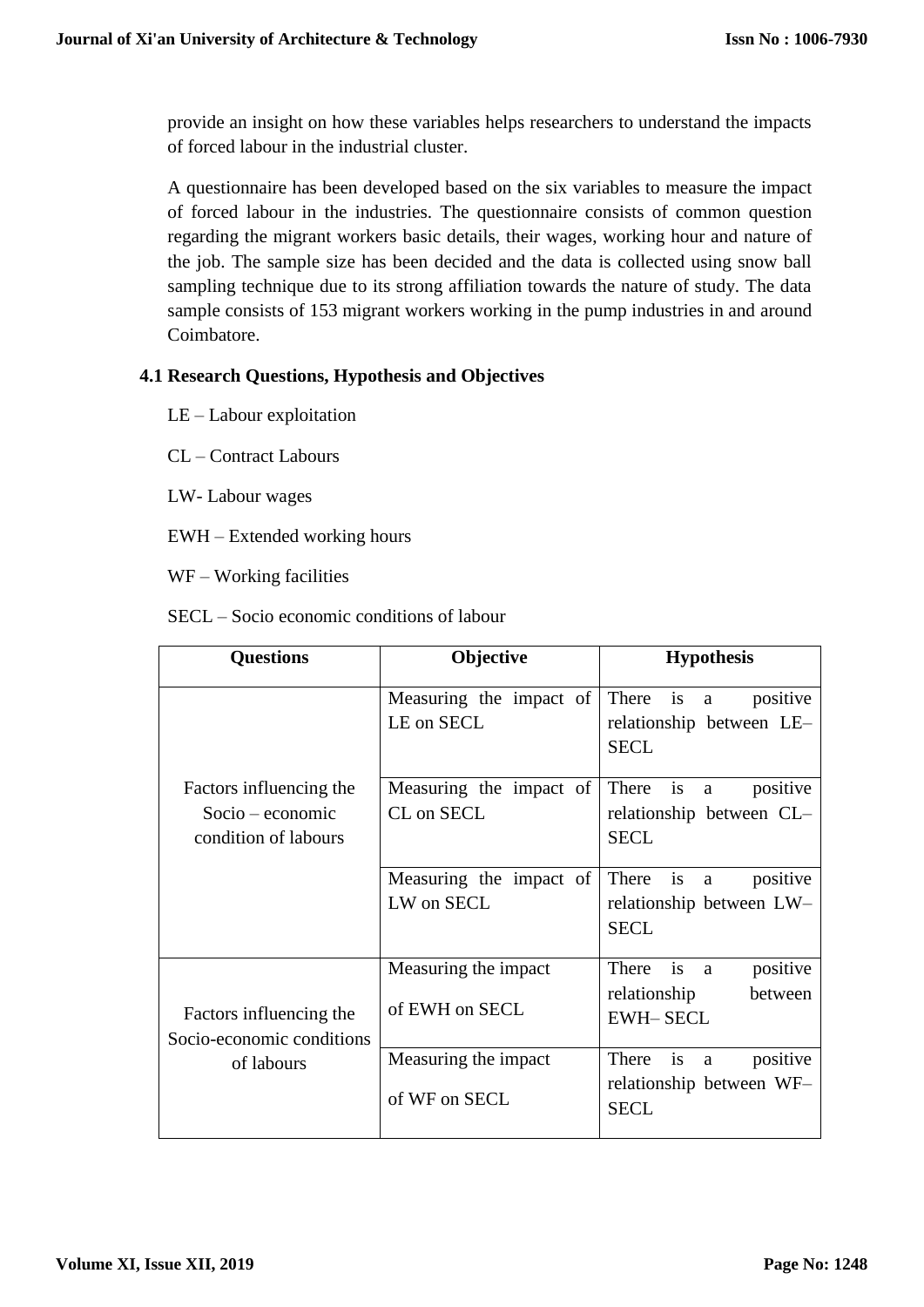# **5. Data Analysis**

# **7.1 Construct Validity**

| <b>Construct</b> | <b>Cronbach Alpha</b> |
|------------------|-----------------------|
| LE               | 0.756482              |
| CL               | 0.790367              |
| LW               | 0.751954              |
| <b>EWH</b>       | 0.735298              |
| WF               | 0.732758              |
| <b>SECL</b>      | 0.788586              |

Cronbach Alpha is the measure of internal consistency i.e. how closely related set of items are as a group. It is the coefficient of reliability. From the study, it found that all the variables had a reliability value of more than 0.7 which is an acceptable value.

# **7.2 SEM Model**



R square value is 0.615 indicates that 61.5% of socio-economic conditions of labour is measured by the independent variables and the remaining 38.5% of the influencing variables are yet to be found.

| Construct | <b>Entire Sample</b><br><b>Estimate</b> | <b>T</b> Value | <b>Result</b> |
|-----------|-----------------------------------------|----------------|---------------|
|-----------|-----------------------------------------|----------------|---------------|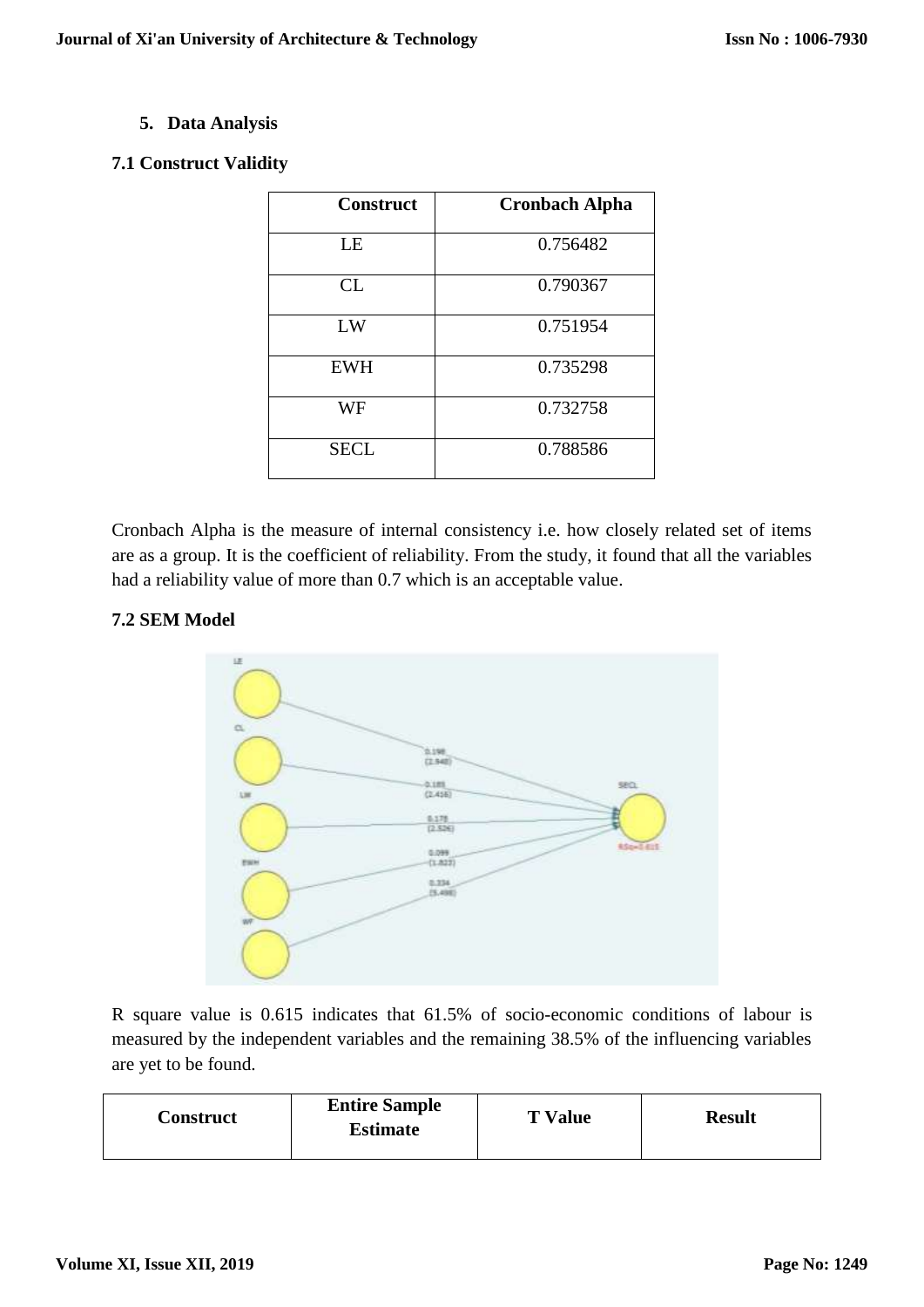| LE         | 0.198 | 2.948 | Significant   |
|------------|-------|-------|---------------|
| CL         | 0.185 | 2.416 | Significant   |
| LW         | 0.178 | 2.526 | Significant   |
| <b>EWH</b> | 0.099 | 1.823 | Insignificant |
| WF         | 0.334 | 5.498 | Significant   |

#### **H1: Relationship between labour exploitation and socio-economic conditions of labour**

Relationship between labour exploitation and socio-economic conditions of labour is significant with 0.198 (Beta value) and 2.948 (T Value). It shows that labour exploitation has greater influence on socio economic conditions of labour, and this clearly indicates that the migrant workers have been exploited by their supervisors. Migrant workers have been used by their supervisor to do their personal work. Deprived of deserved designation, bonded labour are some of the ways migrant employees been exploited.

#### **H2: Relationship between contract labour and socio-economic conditions of labour**

Relationship between contract labour and socio-economic conditions of labour is significant with 0.185 (Beta value) and 2.416 (T Value). It shows that contract labour has greater influence on socio economic conditions of labour, it indicates that contract labour work more than non-contract workers and been paid less wage when compared to non-contract workers. Contract labours were working more than non-contract labours but they are deprived of the perks they deserve.

#### **H3: Relationship between Labour wage and socio-economic conditions of labour**

Relationship between Labour wage and socio-economic conditions of labour is significant with 0.178 (Beta value) and 2.526 (T Value). It shows that labour wage has high influence on socio economic conditions of labour, because low paid wages will decrease the economic conditions of the labour. Economic conditions of the labour can be improved only when they have been paid appropriate wage. Migrant workers were forced to work more than the specified time and they are not been paid for the extra work they do. They are not even aware of provident funds, ESI and other benefits provided by the company.

# **H4: Relationship between Extended working hours and socio-economic conditions of labour**

Relationship between Extended working hours and socio-economic conditions of labour is insignificant with 0.099 (Beta value) and 1.823 (T Value). Because labours working in the industry has no idea about the specific working hours, which is a basic right under law which has been blatantly violated as they as not aware of the rules and regulations which has been used against them because of their illiteracy. This is because workers when given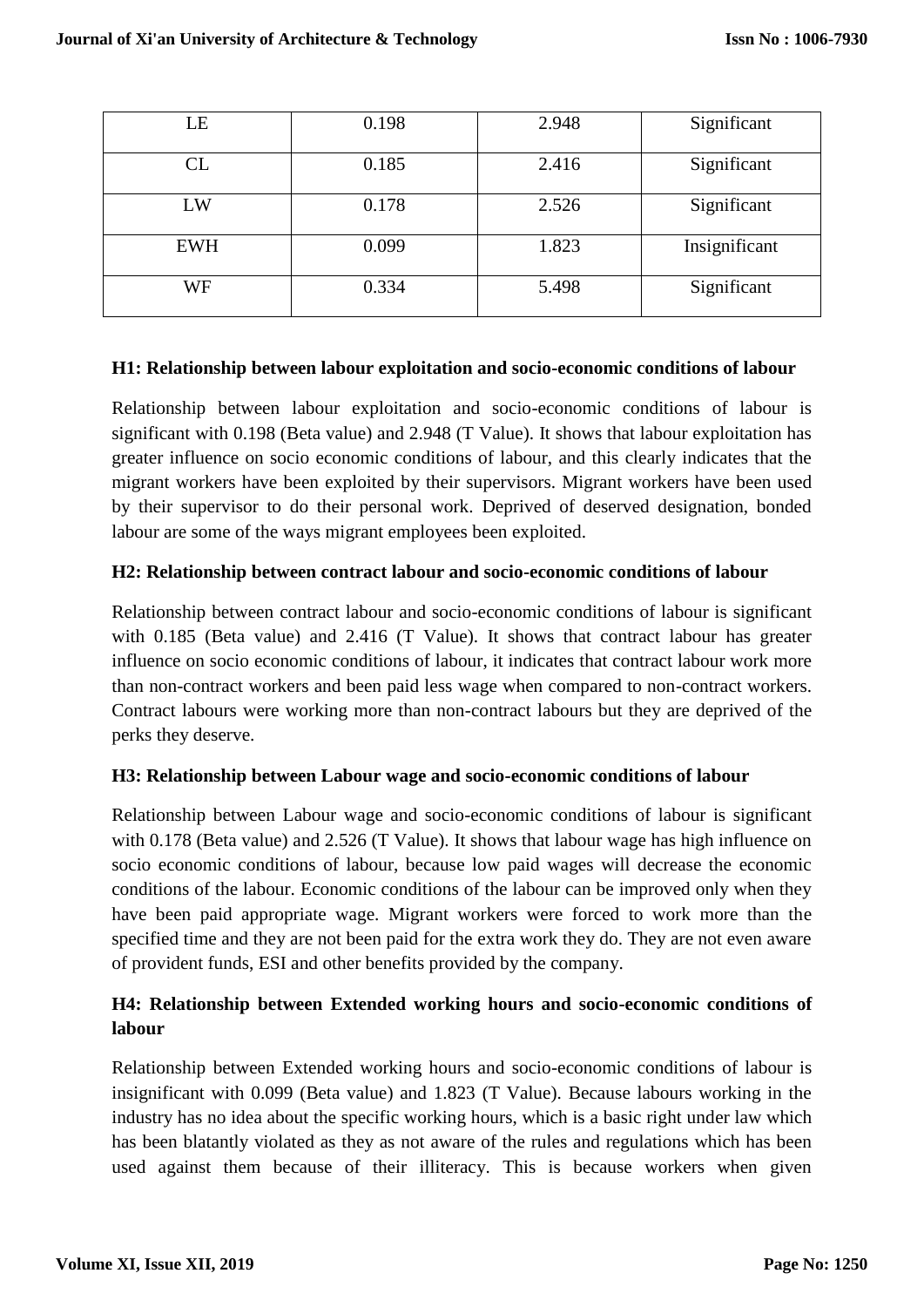questionnaire they did not know about the impact of extended working hours as they are getting paid in meagre value without knowing they are being exploited. If they are educated about their rights regarding the answers may vary and even become significant.

#### **H5: Relationship between working facilities and socio-economic conditions of labour**

Relationship between working facilities and socio-economic conditions of labour is significant with 0.334 (Beta value) and 5.498 (T Value). It shows that working facilities has greater impact on socio economic conditions of labour, because the workers were not given comfortable work place, rewards, health benefits, flexible shifts and job security.

Migrant workers were forced to work in unstructured environment, and not been rewarded for their work. These workers are not aware of the policies and benefits that should be provided by the company.

# **6. Implications of the study**

The study helps us to understand that forced labour exists in the pump industries through the five independent variables which are labour exploitation, labour wages, contract labours, extended working hours, working facilities and working facilities. These variables influence the social economic conditions of the migrant workers except extended working hours. The study focuses on the migrant workers who come from northern part of India to work in Coimbatore region. Contract labours can be distinguished from the direct workers in terms of employee- employer relationship and the method of wage payment. The contract labour does not have any direct relationship with the principal employer.

As a manager there are various factors that should be considered to abolish forced labour prevailing in the industries. Labours should be made to work in a proper working environment and should be paid with appropriate wages. The awareness about employment rights and fair treatment should create among the labours who work in the industries.

And it was understood that migrant workers can form trade union if they are at least six members. Apparently, the company has to provide provident fund, Employee state insurance to them.

Hence in order to annihilate the exploitation of labours and to regulate the wages and working hours:

- A separate committee should be formed by the government that audits the company at least once in two months to ensure that there is no exploitation happening socially and financially against the labours.
- Separate orientation programmes can be conducted by the committee for labours to make them know about their rights.
- The company should be penalized by the committee if the government suggested working facility and wage is not provided.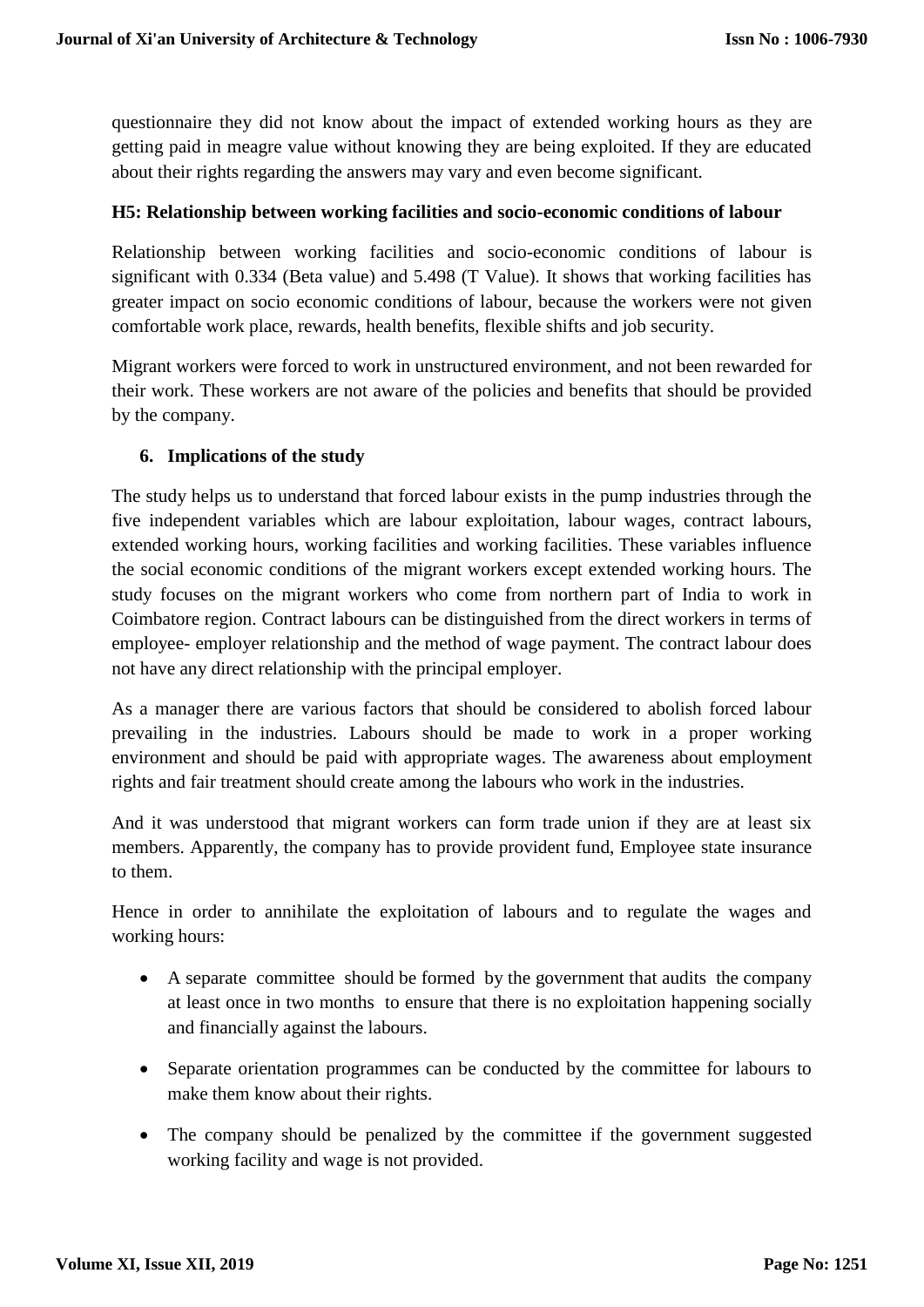Any grievance raised by the labours should be addressed by the committee during the monthly meeting.

# **7. Limitations of the study**

- Communicating with the workers was a major issue while collecting the data.
- The behavioural pattern of migrant workers differs from person to person some may be treated well in their organization and some may not be treated well.
- Female workers were not included in this study.
- The study is limited only to the pump industry.
- Responses were collected individually because mostly all were illiterate which made the process tedious.
- Getting responses from the workers was also a major hurdle in organized sector because we have to be approved by the manager or the authority over there.

#### **8. Conclusion**

Thus there is a strong existence of ill-treatment imposed on the migrant workers in the pump industries of Coimbatore by keeping their socio economic condition low and the forced labour is majorly in the form of providing a poor working facility, exploiting the basic rights and needs of the employees, providing them a very low wage than they deserve and always keeping them as contract workers to keep them under control. So, the basic human rights is being constantly chipped off by the companies and it is kept unnoticed. In future this research can be extended to all other industries in various parts of the country and finally producing the research results to the various NGO's and the Government, with a hope that they will take proper action regarding it.

#### **9. References:**

1. Nagarajan, Social security of north Indian workers in Coimbatore, The Indian Journal of Labour Economics, Vol. 39, No. 3, pp. 934-1029.

2. Boskin, M.J. (1977), "The Crisis in Social Security: Problems and Prospects", Institute for Contemporary Studies, San Fransisco. 3. Burkhauser, R.V. (1986), "Social Security in Panama: A multi-period Analysis of Income Distribution", Journal of Development Economics, Vol. 21, No.1, pp. 5364.

4. Burkhauser, R.V. and Turner, J.A. (1978), "A Time Series Analysis on Social Security and its Effect on the market Work of men at Younger Ages", The Journal of Political Economy, Vol. 86, No. 4, pp. 701- 715.

5. Sasikumar, S.K. and Subramanya, R.K.A. (1996), "Social Security for the Unorganised Sector in India", the Indian Journal of Labour Economics, Vol. 39, No. 3, pp. 915-927.

6. New, Stephen John, 2015, "Modern slavery and the supply chain: the limits of corporate social responsibility", Business and Economics— Management, Vol. 20, No. 6.